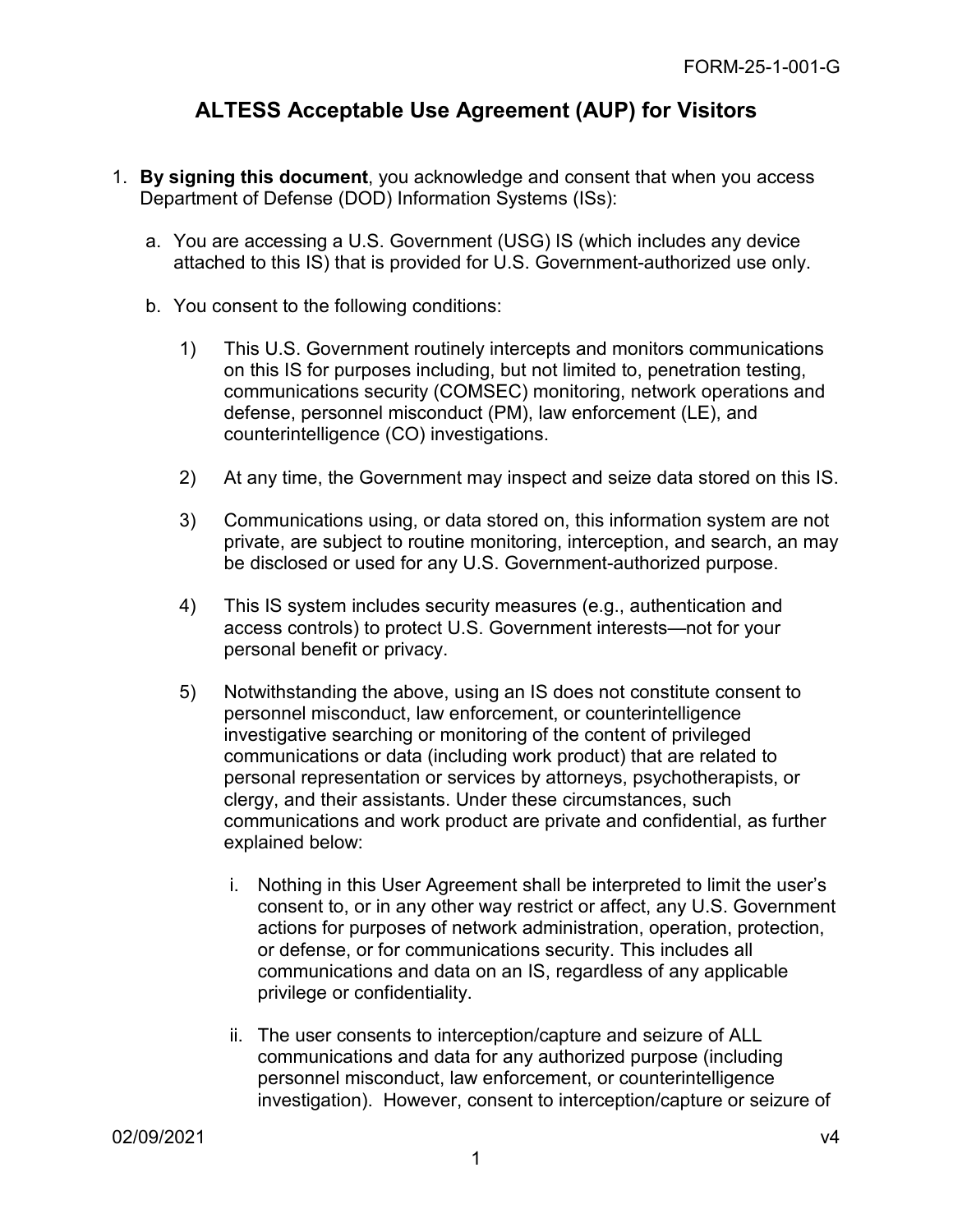communications and data is not consent to the use of privileged communications or data for personnel misconduct, law enforcement, or counterintelligence investigation against any party and does not negate any applicable privilege or confidentiality that otherwise applies.

- iii. Whether any particular communication or data qualifies for the protection of a privilege, or is covered by a duty of confidentiality, is determined in accordance with established legal standards and DoD policy. Users are strongly encouraged to seek personal legal counsel on such matters prior to using an IS if the user intends to rely on the protections of a privilege or confidentiality.
- iv. Users should take reasonable steps to identify such communications or data that the user asserts are protected by any such privilege or confidentiality. However, the user's identification or assertion of a privilege or confidentiality is not sufficient to create such protection where none exists under established legal standards and DoD policy.
- v. A user's failure to take reasonable steps to identify such communications or data as privileged or confidential does not waive the privilege or confidentiality if such protections otherwise exist under established legal standards and DoD policy. However, in such cases the U.S. Government is authorized to take reasonable actions to identify such communication or data as being subject to a privilege or confidentiality, and such actions to not negate any applicable privilege or confidentiality.
- vi. These conditions preserve the confidentiality of the communication or data, and the legal protections regarding the use and disclosure of privileged information, and thus such communications and data are private and confidential. Further, the U.S. Government shall take all reasonable measures to protect the content of captured/seized privileged communications and data to ensure they are appropriately protected.
- vii. In cases when the user has consented to content searching or monitoring of communications or data for personnel misconduct, law enforcement, or counterintelligence investigative searching (i.e., for all communications and data other than privileged communications or data that are related to personal representation or services by attorneys, psychotherapists, or clergy, and their assistants), the U.S. Government may, solely at its discretion and in accordance with DoD policy, elect to apply a privilege or other restriction on the U.S. Government's otherwise-authorized use or disclosure of such information.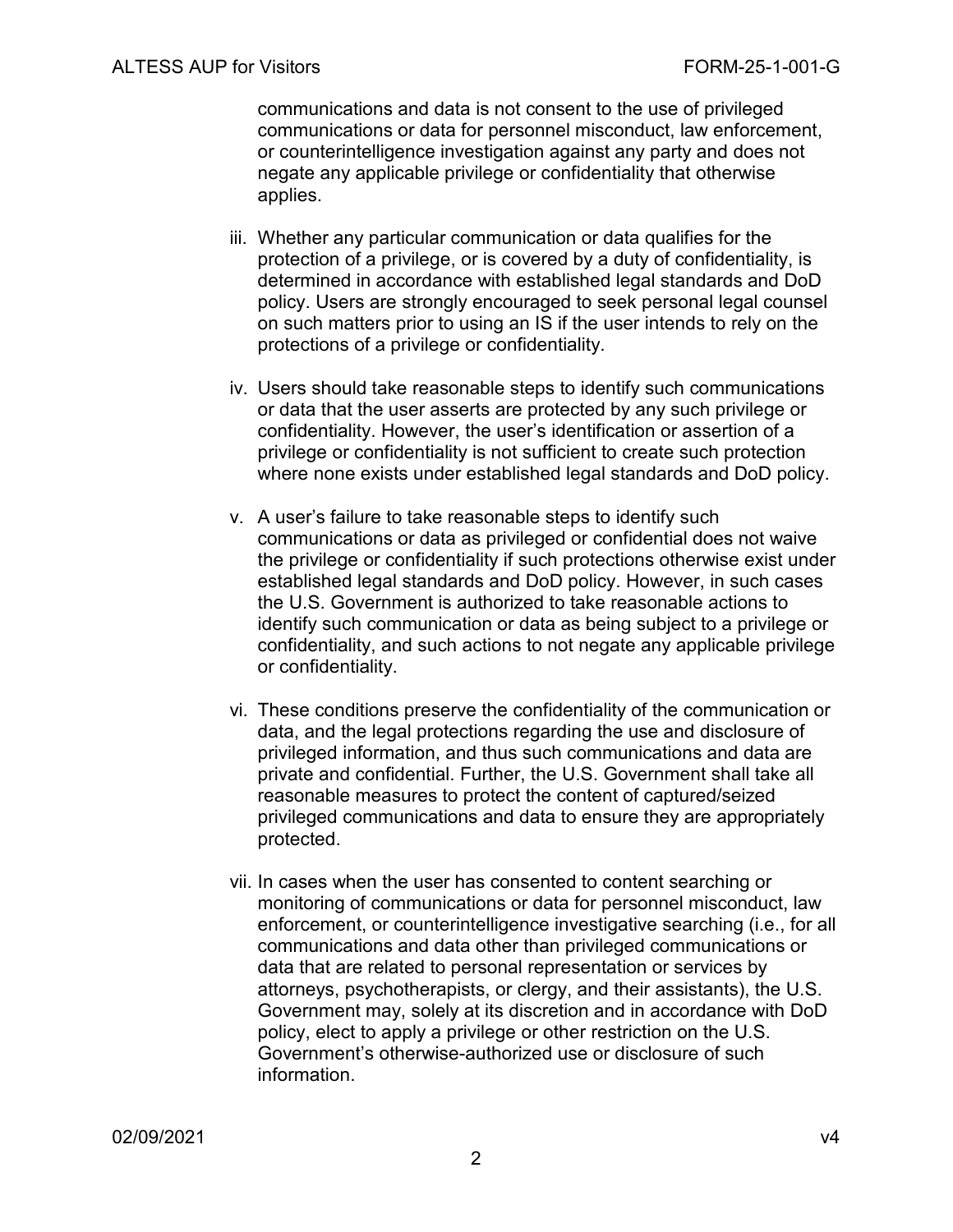- viii.All of the above conditions apply regardless of whether the access or use of an IS includes the display of a Notice and Consent Banner ("banner"). When a banner is used, the banner functions to remind the user of the conditions that are set forth in this User Agreement, regardless of whether the banner describes these conditions in full detail or provides a summary of such conditions, and regardless of whether the banner expressly references this User Agreement.
- 2. **Understanding**. I understand that I have the primary responsibility to safeguard the information contained in the A-WAN from unauthorized or inadvertent modification, disclosure, destruction, denial of service and use. I will use Army information systems (computers, portable electronic devices (PEDs), systems, and networks) only for authorized purposes.
- 3. **Access**. Access to the ALTESS Network is for official use and authorized purposes and as set forth in DoD 5500.7-R, "Joint Ethics Regulation" or as further limited by this policy.
- 4. **Revocability**. Access to Army resources is a revocable privilege and is subject to content monitoring and security testing.
- 5. **Information processing**. The ALTESS Network is the primary unclassified information system for ALTESS.
	- a. The ALTESS Network (A-WAN) is defined as the ALTESS Information System (IS) which contains all of its networked components and includes all Government owned PEDs. PEDs are portable ISs or devices with the capability of wireless or LAN connectivity. These include, but are not limited to, cell phones, pagers, personal digital assistants (PDAs) (for example, Palm Pilots, Blackberries, Pocket PCs), laptops and twoway radios. Current technologies (infrared, radio frequency, voice, video, microwave) allow the inclusion of several of these capabilities within a single device and dramatically increase the risks associated with IS and Network access.
	- b. The A-WAN provides unclassified communication to external DoD and other United States Government organizations. Primarily this is done via electronic mail and Internet networking protocols such as http and https.
	- c. The A-WAN is approved to process information considered as Sensitive but Unclassified (SBU) and handled and protected as For Official Use Only (FOUO).
	- d. The U.S. Government IS, the A\_WAN, the NIPRNet and the Internet, as viewed by ALTESS, are synonymous. Email and attachments are vulnerable to interception as they traverse the NIPRNet and Internet.
- 6. **Minimum security rules and requirements**. By gaining access to the A-WAN, the following minimum security rules and requirements apply:

02/09/2021 v4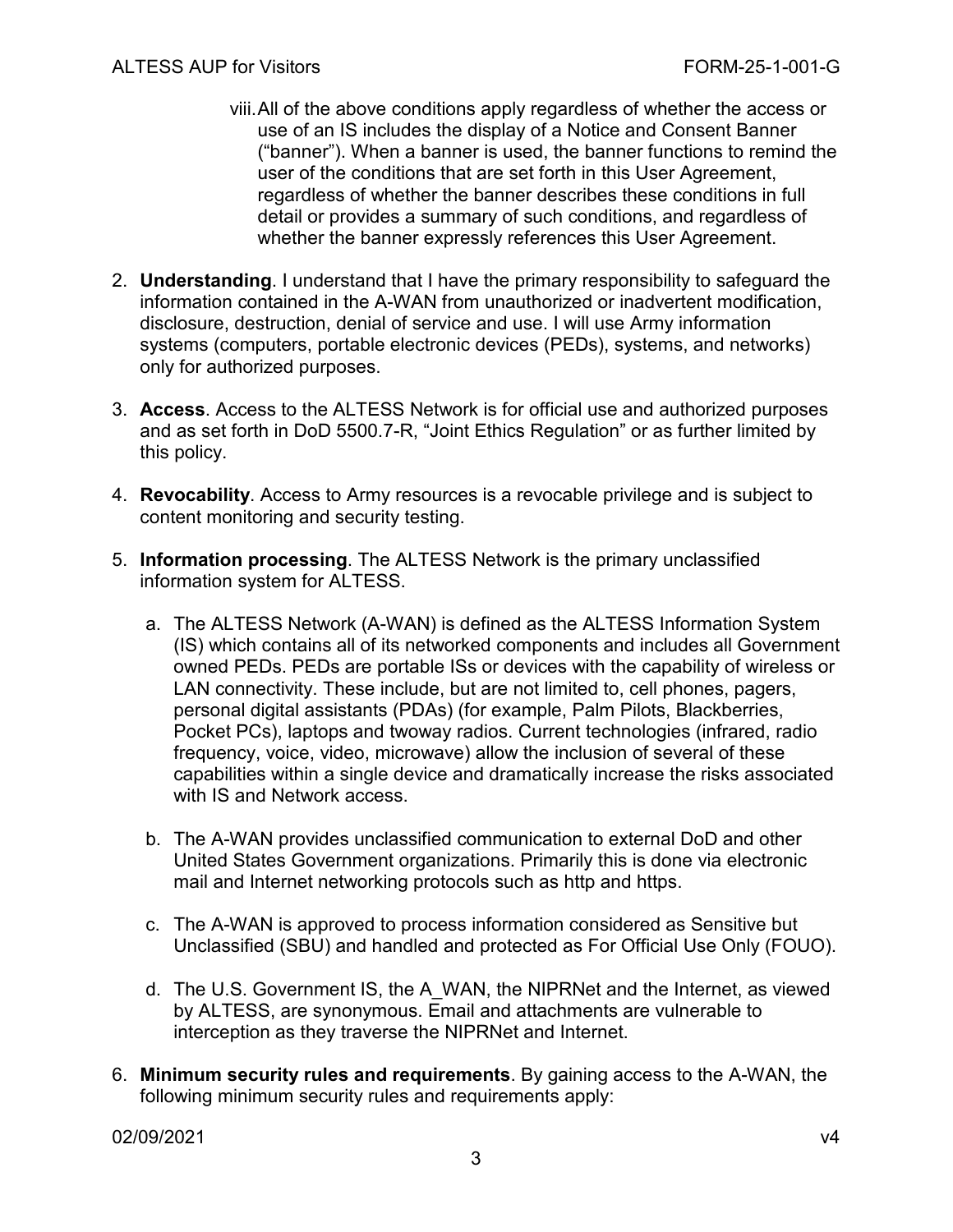- a. I understand that I have no expectation of privacy with respect to any information, either official or personal, transmitted over, or stored within any Army IS to include information stored locally on the hard drive or other media including removable media or hand-held peripheral devices.
- b. I understand that personnel are not permitted access to the A-WAN unless in complete compliance with the DoD and ALTESS personnel security requirements for operating in a SBU system-high environment.
- c. I understand that I will complete the required user security awareness and PII training modules. I will participate in all training programs as required (inclusive of threat identification, physical security, acceptable use policies, malicious content and logic identification, and non-standard threats such as social engineering) before receiving system access. I further understand that this training is required annually. I will register and create an account with the Army Training and Certification Tracking (ATCTS) where I will track training and certifications.
- d. I will generate, store and protect passwords, pins and pass-phrases for the IS I am accessing. Passwords will be in keeping with AR 25-2 with a minimum of fifteen (15) characters and will include a minimum of two each uppercase letters, lowercase letters, numbers and special characters. I am the only authorized user of this account. I will not store my passwords on any processor, microcomputer, personal digital assistant (PDA), personal electronic device (PED), or on any magnetic or electronic media. I will not use my userid, common names, birthdays, phone numbers, military acronyms, call signs or dictionary words as passwords or pass-phrases.
- e. I understand that commercial electronic mail (e-mail) accounts are prohibited for work-related communication.
- f. I will not install or use any personally owned software, shareware or public domain software. I will not download file-sharing software (including music and videos files).
- g. When sending e-mail, I will identify myself as a contractor within my e-mail signature, and I will use a standard signature block (if applicable).
- h. I will not use Internet "chat" services including, but not limited to, America Online, Google, Microsoft Outlook express or Yahoo Instant Messenger on my Government Computer. If chat services are required, I will use my AKO account.
- i. I will use virus-checking procedures before uploading or accessing information from any system, e-mail attachment or removable media, and insure virus definition files are no older than one week.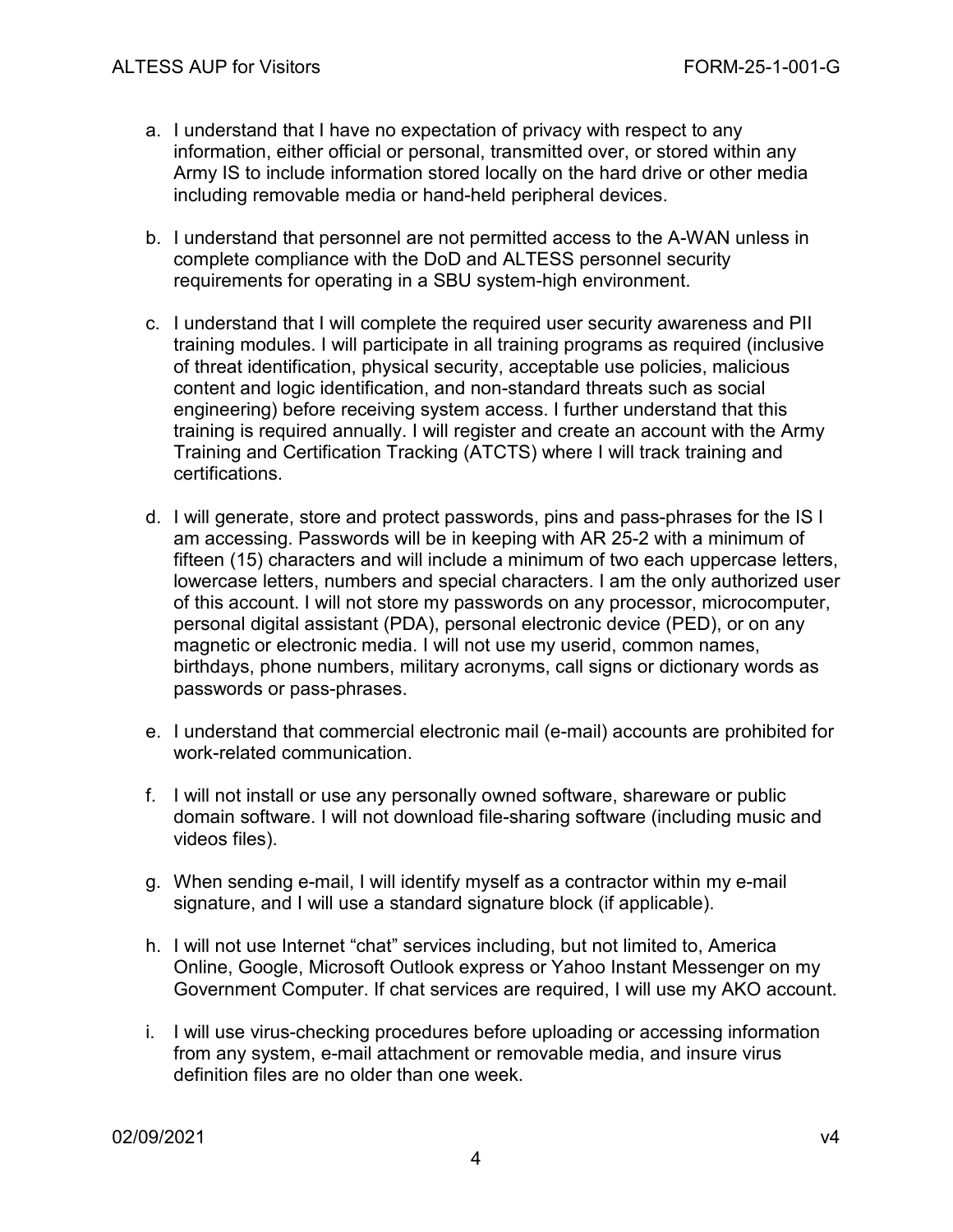- j. I will not alter, change, configure or use operating systems or programs, except as specifically authorized. This includes the Firefox browser which may only be authorized on a case-by-case basis with limited capabilities. The installation of Firefox add-ons is not authorized at any time.
- k. I will not attempt to access or process data exceeding the authorized Information System (IS) classification level, nor will I transfer information from a classified IS to an unclassified IS.
- l. I will not introduce executable code (such as, but not limited to, .exe, .com, .vbs or .bat files) without authorization, nor will I write malicious code.
- m. I will not utilize Army or DoD provided ISs for commercial financial gain or illegal activities.
- n. I understand that all maintenance will be performed by a Command-designated System Administrator (SA) only.
- o. I will safeguard and mark with the appropriate classification level all information created, copied, stored or disseminated from the IS and will not disseminate it to anyone without a specific need to know.
- p. I will never leave my IS unattended while I am logged on unless the IS is protected by CAC removal or other screen-locking protection.
- q. I will immediately report any suspicious output, files, shortcuts or system problems to my designated Point of Contact (POC) and cease all activities on the system. Additionally, If I observe anything on the system I am using that indicates inadequate security, I will immediately notify my POC.
- r. I will not connect any government or privately owned hardware such as PEDs, PDAs, personal computers, laptops, memory sticks (a.k.a. thumb drives), MP3 players, or mass storage devices to the Government IS. I understand any use of personally owned hardware is prohibited without the expressed written consent of the Information Security System Manager (ISSM).
- s. I will address any questions regarding policy, responsibilities and duties my POC, and I will comply with all security guidance issued by my POC.
- t. While at the ALTESS facility, I will not enter areas labeled as a "Restricted Area" unless I have a need and authorization to do so. Additionally, I will be aware of the TEMPEST (Red/Black) separation requirements for system components, and I will ensure that those requirements are met. I will not move hardware or alter communications connections without first getting approval from the ALTESS IAM.
- u. I understand that each IS is the property of the Army and is provided to me for

02/09/2021 v4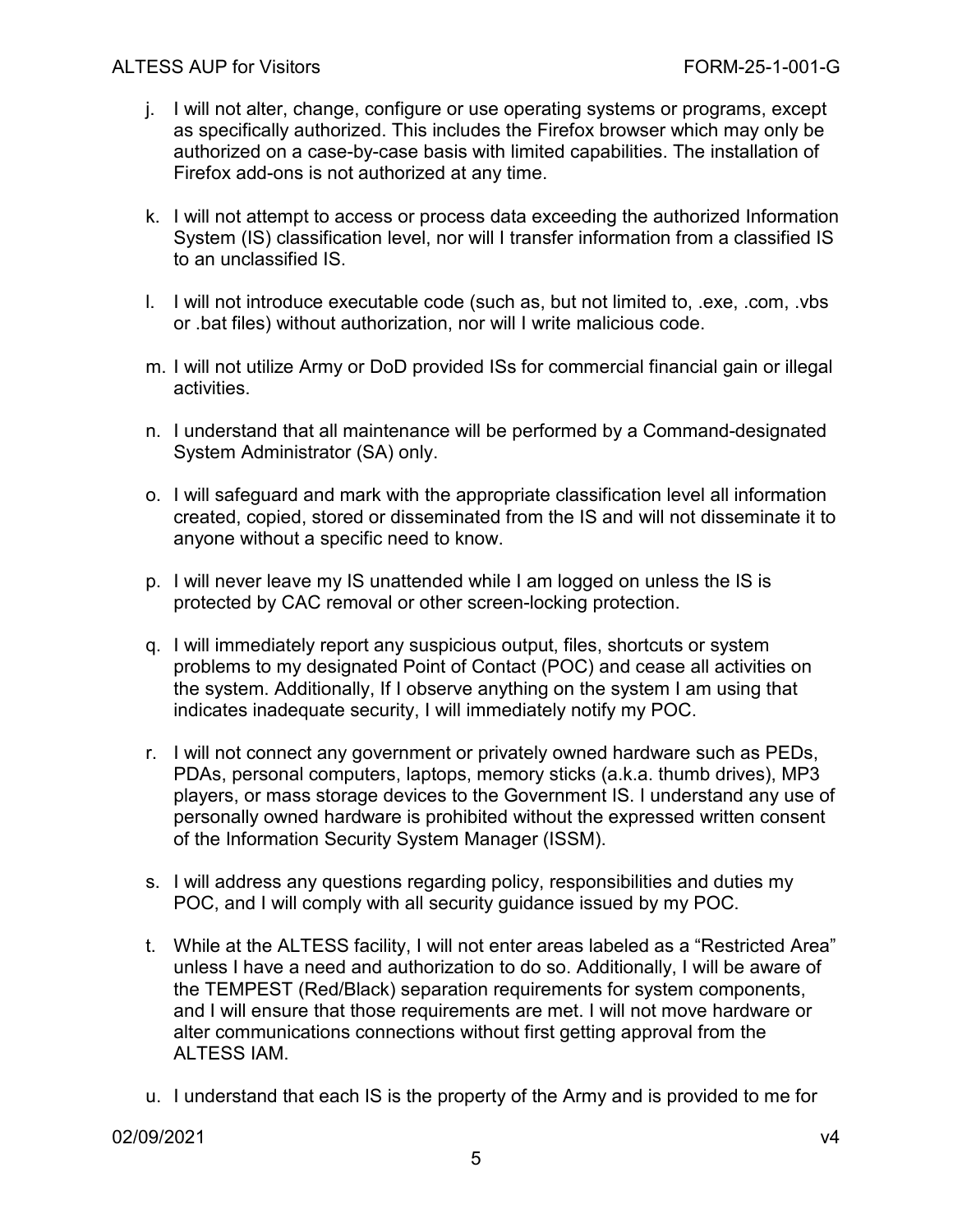official and authorized uses. I further understand that each IS is subject to monitoring for security purposes and to ensure that use is authorized. I realize that I should not store data on the IS that I do not want others to see.

- v. I will observe the Data-At-Rest (DAR) policy in accordance with the US Army DAR Protection BBP.
- w. I understand that, due to bandwidth restrictions, I should not routinely digitally sign or encrypt non-official emails. At a minimum I will:
	- 1) Digitally sign emails sent from an Army owned system or account, which contain an active (embedded) hyperlink and/or attachment, requires data integrity, message authenticity or non-repudiation of sensitive information. Pure text references to web addresses, URL's or email addresses do not require digital signature, only active content and/or attachments.
	- 2) Not digitally sign emails sent to non .mil addresses. I will not use an Active Directory Group Policy to automate 100% enforcement for digitally signing email. The non .mil recipients validate certificate using certificate revocation list checking (CRL). CRL retrieval by recipients outside the DoD will cause bandwidth issues. Automating digital signatures will increase CRL retrieval.
	- 3) Encrypt sensitive information that includes, but is not limited to, For Official Use Only (FOUO), Sensitive but Unclassified (SBU) and Personally Identifiable Information (PII).
- x. I understand that monitoring of the A-WAN will be conducted for various purposes and information captured during monitoring may be used for administrative or disciplinary actions or criminal prosecution. I understand that the following activities define unacceptable uses of an Army IS:
	- 1) Use ISs for personal commercial gain or illegal activity (e.g., Ebay activity or the sharing of copyrighted material).
	- 2) I will not forward chain e-mail or virus warnings. I will report chain e-mail and virus warnings to my POC.
	- 3) Use ISs in any manner that interferes with official duties, undermines readiness, reflects adversely on the Army or violates standards of ethical conduct.
	- 4) Accessing, storing, processing, displaying, distributing, transmitting and viewing material that is: pornographic, threatening, harassing, political, racist, defamatory, vulgar, hate-crime related, subversive in nature, or involves chain letters, spam, or similarly related criminal offenses such as encouragement of criminal activity, or violation of State, Federal, national,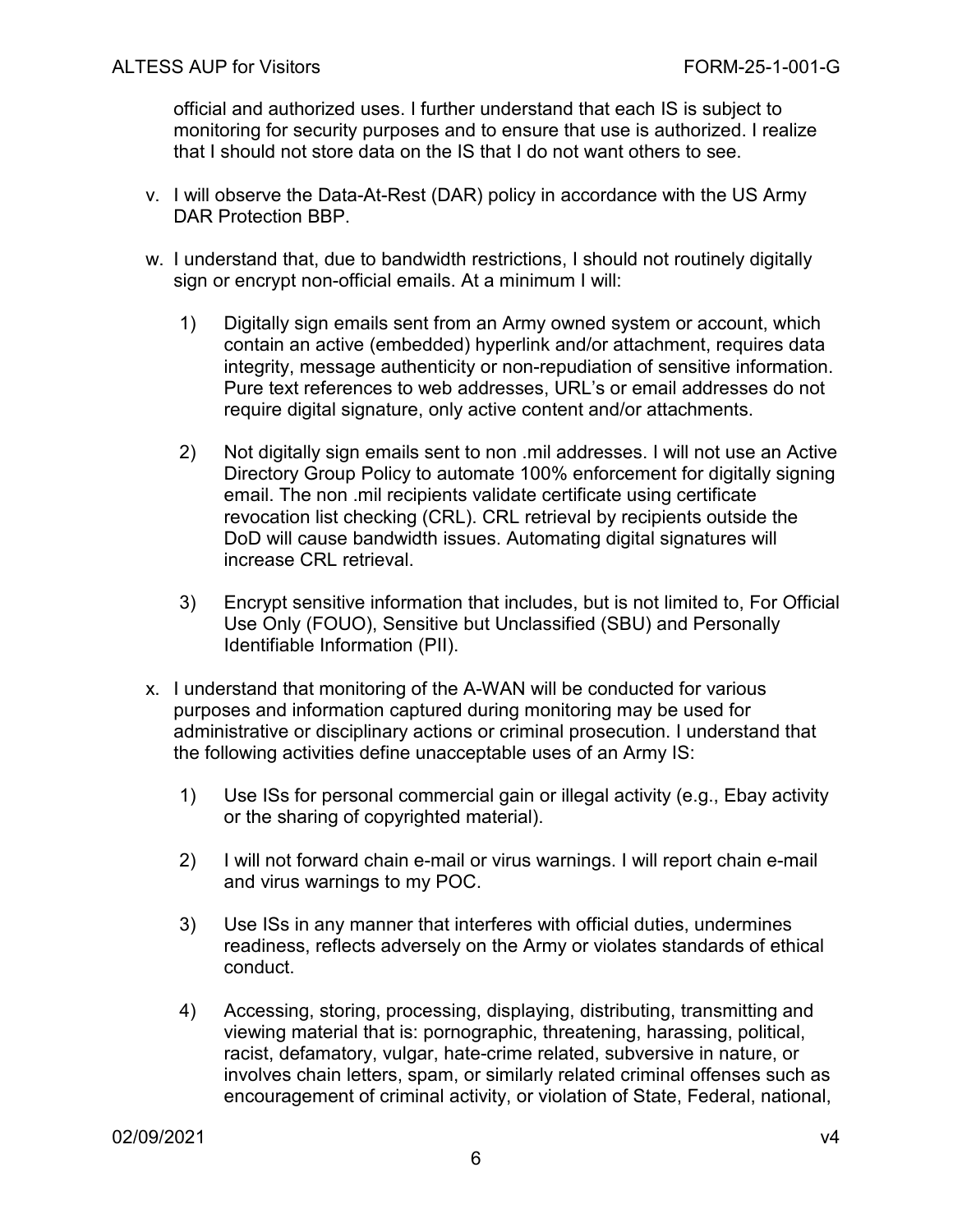or international law.

- 5) Participate in on-line gambling or other activities inconsistent with public service.
- 6) Participate in, install, configure or use ISs in any commercial or personal distributed computing environment (DCE).
- 7) Release, disclose or alter information without the consent of the data owner, the Original Classification Authority (OCA) as defined by AR 380-5, the individual's supervisory chain of command, Freedom of Information Act (FOIA) official, Public Affairs Office (PAO) or disclosure officer's approval.
- 8) Attempt to strain, test, circumvent, bypass security mechanisms or perform network or keystroke monitoring. Nor attempt to mask or hide my identity, or to try to assume the identity of someone else. I will not run "sniffer" or any hacker-related software on my IS.
- 9) Modify the system equipment or software, use it in any manner other than its intended purpose, introduce malicious software or code or add userconfigurable or unauthorized software (e.g., instant messaging, peerto-peer applications).
- 10) Relocate or change IS equipment or network connectivity of IS equipment without proper security authorization.
- 11) Disable or remove security or protective software or mechanisms and their associated logs.
- 12) Use of Universal Serial Bus (USB).
- 7. **Acknowledgement -** I have read the above requirements regarding use of ALTESS access systems. I understand my responsibilities regarding these systems and the information contained in them. I affirm that I have the necessary security awareness training, baseline certification, and computing environment certification (IAW DoD Directive 8570) for the level of access being provided. I understand that I am subject to disciplinary action if I violate DoD computer policy.

\_\_\_\_\_\_\_\_\_\_\_\_\_\_\_\_\_\_\_\_\_\_\_\_\_\_\_\_\_\_\_\_\_\_\_\_\_\_\_\_ \_\_\_\_\_\_\_\_\_\_\_\_\_\_\_\_\_\_\_\_\_

Print Last Name, First, MI Date

Place Digital Signature in the provided box